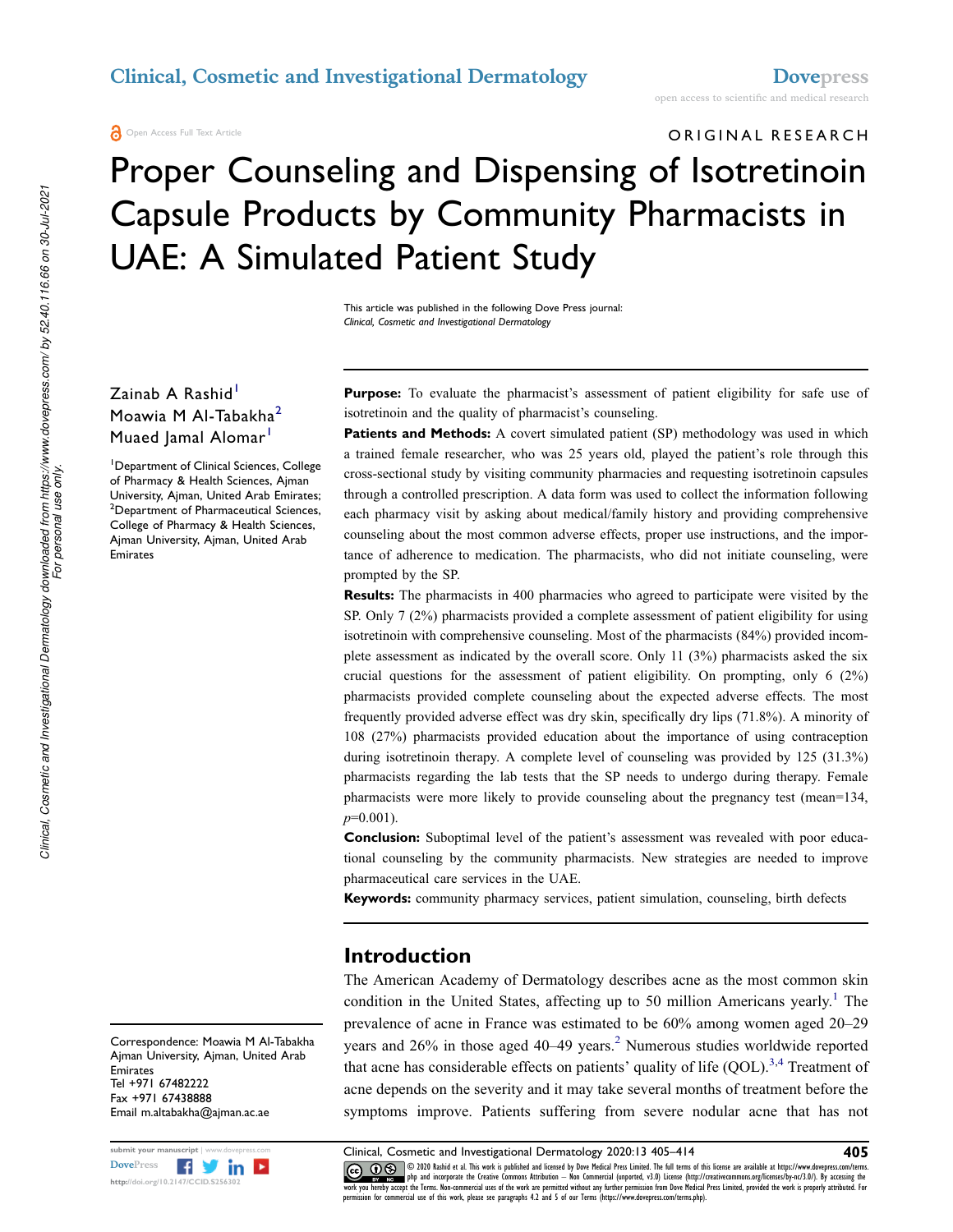responded to other treatments including antibiotics are mostly treated with isotretinoin. It is a natural derivative of vitamin A and one of the most effective medications used to treat acne since its introduction to the market at the beginning of 1982. On the other hand, it carries such serious risk because of the serious side effects including teratogenicity.<sup>5</sup> To reduce or prevent adverse drug reactions and complications associated with isotretinoin especially the teratogenicity effect, risk management programs have been provided such as: Pregnancy Prevention Program (PPP) that has been recently updated and  $i$ PLEDGE in the USA. $<sup>6</sup>$  They help ensure that isotretinoin</sup> benefits outweigh the risks and ensure safe use by patients. Within these programs, isotretinoin must only be prescribed/dispensed by the physicians/pharmacists who are registered and activated in the program. The medicine will be dispensed only for patients who meet all the restrictions encompassed in each program.<sup>7,8</sup>

Pharmaceutical care focuses on different important aspects related to pharmacists such as their behaviors, attitudes, concerns, knowledge, and skills in delivering drug information to achieve successful treatment outcomes.<sup>9</sup> Patients should be provided with comprehensive information about the medicine they will use. $10$  One study showed that dermatologist counseling to women in reproductive age was very poor. They did not provide them with adequate information about the teratogenic effect of isotretinoin.<sup>11</sup> Instead, certain papers revealed that the pharmacist educated the patients properly and provided them with sufficient knowledge to recognize the risks associated with their medication by using specific programs such as iPLEDGE.<sup>12-14</sup>

There is a gap between the proven efficacy of isotretinoin capsules that are prescribed by a dermatologist in the clinic and their actual effectiveness in practice.<sup>15</sup> As health-care professionals, pharmacists play an important role in improving access to proper medicines and in filling the gap. $16,17$  The consequences of low medication adherence to anti-acne treatment due to poor counseling and poor understanding of the proper use of the medicine result in additional unnecessary treatments, frustration, and increased medical expenses.<sup>18</sup> The pharmacists have to make sure that all instructions needed to use the medicine are clear.<sup>16</sup>

In the United Arab Emirates (UAE), the medicines are classified as narcotics (only available in the hospitals), controlled or psychotropic drugs, semi-controlled drugs, POM, Pharmacist-only medicine, OTC, and GSL. Two

types of prescriptions are available first one for the noncontrolled drugs and second one for controlled drugs classified as class A (narcotic and psychotropic) and class B (semi-controlled). A controlled drug prescription is required to purchase the isotretinoin capsules (class B controlled medicine). The controlled medication E-prescription platform (OPENjet) system is specially designed to administer the prescription and to manage the dispensing process of controlled, semi-controlled, and narcotic medications. The purpose of the OPENjet system is to allow the dermatologist to create the prescription and send it to the pharmacist for dispensing the medicine via an internal web. This system can be accessed by only two end-users, the prescriber (authorized dermatologist) who prescribes the semi-controlled medicine using the platform then the dispenser (licensed pharmacist) who dispenses the prescribed medicine to the patients.<sup>19</sup>

The general objective of this study was to assess the isotretinoin dispensing and counseling process provided by community pharmacists in UAE. More specific objectives were to evaluate the pharmacist`s assessment of the patient eligibility for the safe and effective use of isotretinoin and to determine the quality of pharmacist`s counseling and advice-giving that were provided to the SP. This was the first study to assess proper dispensing and counseling provided by community pharmacists about isotretinoin capsules in UAE.

# Patients and Methods Study Design and Setting

Data collection was carried out between June and September 2019 in community pharmacies across the UAE by a single covert simulated patient (SP) in a crosssectional study. A month before the SP visiting the pharmacies, the pharmacist in charge/manager was contacted by the researcher and informed that an SP would come to their pharmacies in the following weeks and his/her verbal consent was obtained. The pharmacist-in-charge who agreed to the visit by the simulated patient was given a phone number to call in case the simulated patient was detected. Authorized (licensed) pharmacies that keep controlled/semi-controlled medicines in UAE were included in this study. The female researcher was married 25 years old posed as an SP and looked worried from oily skin with acne on face and shoulders enacting a standardized scenario when pharmacies were visited to meet one pharmacist from each pharmacy. At the time of medicine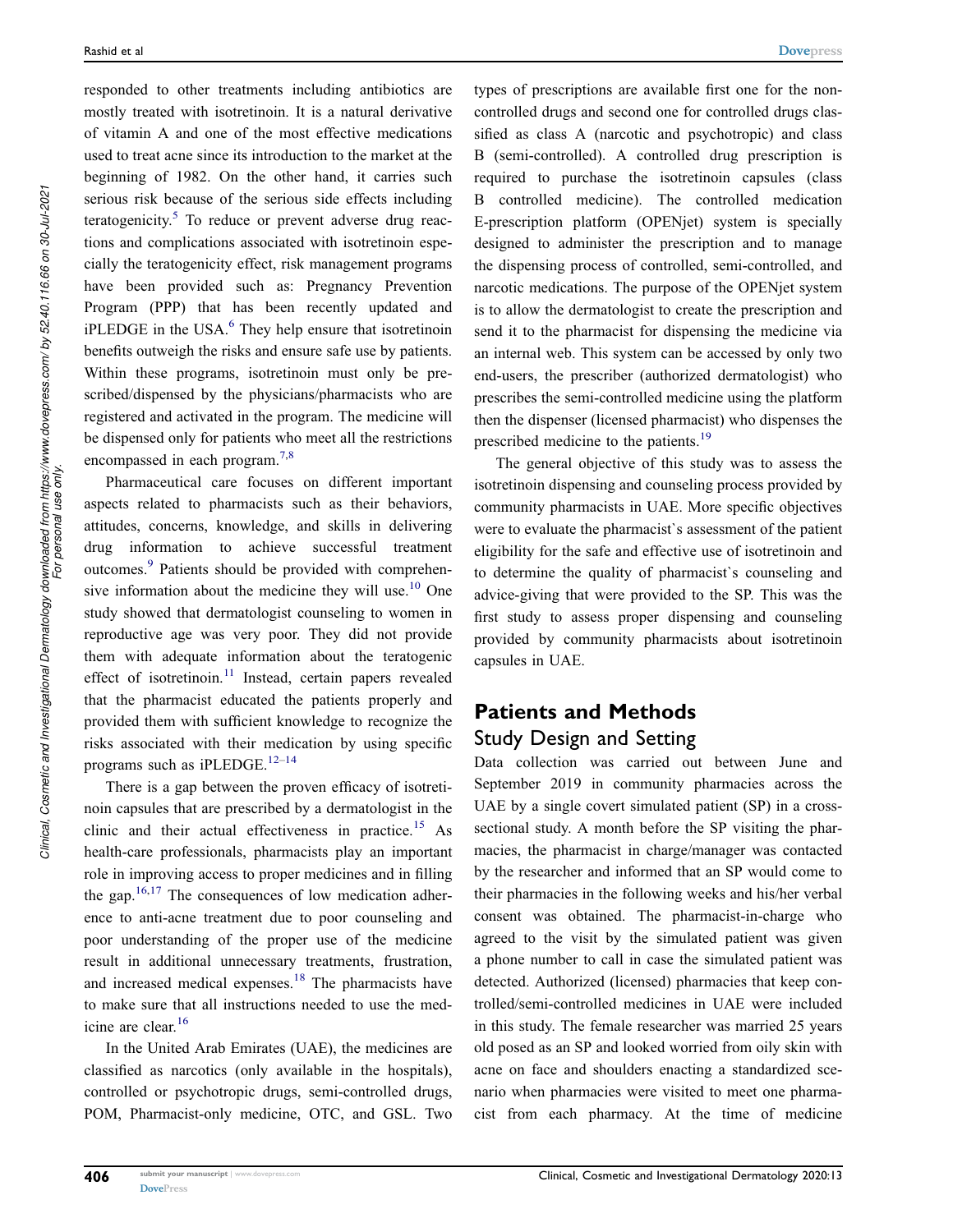purchase, the SP would decide to rethink or learn more about the medical benefits versus harms before coming back to buy it. A controlled prescription was required to purchase oral isotretinoin capsules in all emirates including Abu Dhabi, Dubai, and north Emirates (Sharjah, Ajman, Umm Al Quwain, Ras Al Khaimah, and Fujairah). The prescriptions used in this study were from a dermatologist who was informed about the study's aims and agreed to write the prescriptions. As the controlled prescriptions are valid for three days only, thirteen prescriptions were written by the physician to cover the period of data collection. He was not reimbursed for this.

# The Scenario

The study scenario involved a woman who is 25 years old and presented to the community pharmacy with a prescription of oral isotretinoin. She was married and in the childbearing age (SP Scenario). This scenario was chosen due to the high prevalence of female patients that were exposed to isotretinoin therapy.<sup>20</sup> Details of the simulated patient scenario can be found in appendix 1.

Female patients of reproductive age should perform a pregnancy test before receiving an isotretinoin prescription. Two forms of contraception (primary & secondary) should be concomitantly prescribed and dispensed during the isotretinoin course of treatment. $2<sup>1</sup>$  According to the risk management programs used in the USA and Europe, female patients must have two negative pregnancy tests before starting the use of medicine. The patient must repeat it each month before receiving a new prescription for the medicine refill. In addition, another test is requested after one month from the last dose of isotretinoin.<sup>22</sup> Table 1 summarizes the important criteria that were evaluated in this study. This scenario was standardized for all the visits, with the SP being instructed not to give additional information other than what the pharmacist asked for, and not to lead the pharmacist by asking questions. If the pharmacist failed to ask the appropriate questions or provide the desired information, the SP would then prompt him/her and ask for the information.

## Pilot Study

A pilot study (PS) was conducted including ten pharmacies to assess the feasibility of the study. Pharmacy sites included in the pilot study were excluded from the study visits and the results were not included in the statistical data analysis. No modifications were done to the study scenario. All the pharmacies' visits were conducted by one

Table I Evaluation of the Pharmacist Performances Based on Whether Specific Information Was Collected/Provided from/to the Simulated Patient

| Pharmacists' Assessment of the<br>SP's Eligibility for Safe Use of Oral<br><b>Isotretinoin Capsules</b> | - Asking SP about Age                                                                            |  |
|---------------------------------------------------------------------------------------------------------|--------------------------------------------------------------------------------------------------|--|
|                                                                                                         | - Pregnancy Status Screening<br>Ouestion                                                         |  |
|                                                                                                         | - Laboratory Tests Checking<br>Ouestion                                                          |  |
|                                                                                                         | - Family History, Chronic Illness<br>and Medication/Supplement Use<br><b>Screening Questions</b> |  |
| Counseling and Education<br>Provided by the Community<br>Pharmacists                                    | - Educational Intervention<br>toward Adverse Drug Reactions                                      |  |
|                                                                                                         | - Counseling on Contraceptive<br>Use                                                             |  |
|                                                                                                         | - Counseling on Laboratory Test                                                                  |  |
|                                                                                                         | - Educational Counseling on<br>Isotretinoin Use Instructions                                     |  |
|                                                                                                         | - Adherence Counseling                                                                           |  |

SP to ensure quality and similarity across SP visits. The SP received a two-hour training session by the primary investigator who has good experience in this type of research. The data was completed immediately after she had left the pharmacy to avoid missing any data by using a standard checklist (Data Collection Form). The collection form can be found in the supplementary materials (appendix 2).

# Sampling

This was an observational study where representativeness is more significant than a large sample size. To ensure representativeness a stratified random sample technique was used. Reliable and valid sources such as the yellow pages (the official business contact directory) were used to obtain the contact numbers and locations of community pharmacies. In UAE, more than 2000 community pharmacies are available according to  $2010$  estimation.<sup>23</sup> Community pharmacies were stratified by Emirates and then the pharmacies from each Emirate were randomly sampled. The SP informed the in-charge pharmacist that the study's purpose was to assess community pharmacists' counseling and advice-giving without mentioning the medicine name (isotretinoin). About 510 community pharmacies were visited by the SP, 110 of them were

*For personal use only.*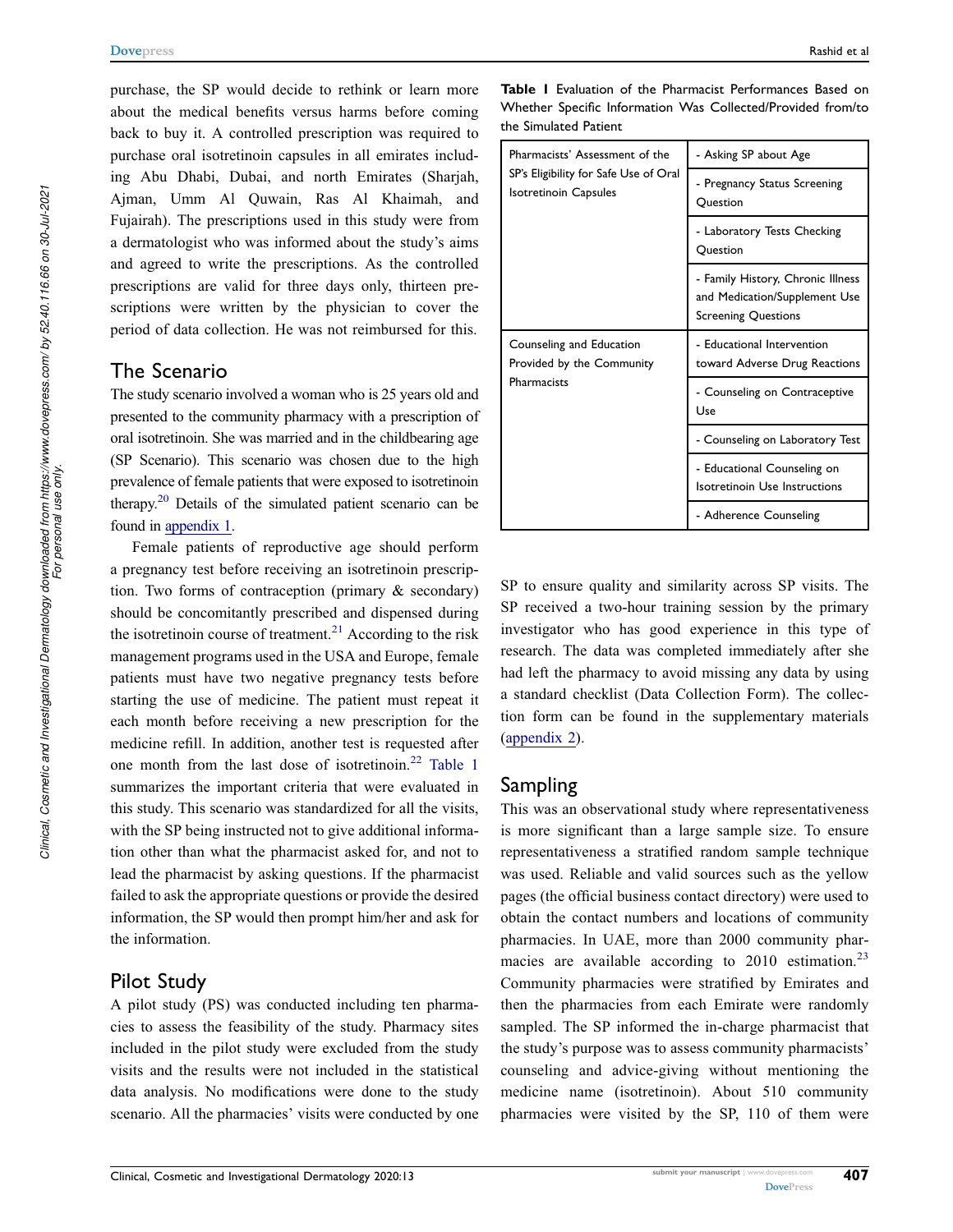excluded as they were not authorized for dispensing controlled or semi-controlled medicines. Data collection was continued until information from 400 pharmacies was collected. This sample size is expected to yield reliable results compared to a similar SP study that covered  $UAE.<sup>24</sup>$ 

# Data Coding and Scoring System

The coding scheme was developed and employed to estimate the overall performance regarding dispensing the isotretinoin capsules. The only continuous data collected during each visit was the duration of the SP encounter with the pharmacist. General characteristic data of the pharmacies/pharmacists, data collected from the assessment questions, and data from which the pharmacist was provided self-initiated or prompted counseling were defined and entered all as categorical data. The quality rate of the educational counseling provided by the pharmacists was entered as ordinal data with coding scheme includes: Complete  $= 3$ , Incomplete  $= 2$ , Poor or incorrect informa $tion = 1$ .

Coding training and reliability were refined by coding the 10 pilot study visits. The coding was consistent and reliable as several meetings were held after data collection to agree on what constituted a code based on the patient information leaflet for isotretinoin produced by the British Association of Dermatologists.<sup>25</sup> Further details of the coding system can be found in the appendix 3.

# Reference of Assessment

The mentioned items on the data collection form were obtained from the "Pharmacist's guide to dispensing Roaccutane® (isotretinoin)" and other published articles and guidelines for dispensing and counseling practices provided for community pharmacists regarding oral isotretinoin prescriptions.<sup>26,27</sup>

The pharmacists' assessment strategy for the patient`s eligibility for safe use of oral isotretinoin capsules was by:

- 1. Identifying the patient's medical history by asking about: age, chronic diseases, contraindicated conditions, and hypersensitivity reactions (vitamin A analogue or peanut/soya allergy).
- 2. Screening for female patient`s pregnancy status
- 3. Asking the patients about the currently used medication and supplements
- 1. The proper isotretinoin capsules use instructions
- 2. Emphasizing the importance of therapy compliance and what action plans should be taken in case of missed doses.
- 3. Providing the patients with information regarding the common adverse reactions that may occur during the isotretinoin course of therapy

## Data Analysis

SPSS version 25 (IBM, New York, USA) was used to perform statistical data analysis. Descriptive statistical analysis was employed for normally distributed data. The total of assessment questions, quality rate of counseling, and overall performance of pharmacists were defined and analyzed in the SPSS as continuous data. Additionally, the inferential analysis was conducted by a chi-square test to check if there is a difference between the pharmacies in the seven Emirates that were visited during the study. The differences concerning the total number of assessment questions or with the total of counseling and education provided by the pharmacist were estimated by using the ANOVA test with post hoc test Tukey. t-test was used to determine the significant differences between the continuous data depending on general characteristics data of pharmacists/pharmacies (pharmacy location, pharmacist gender, pharmacy type, and the number of staff during the visit) that identified as categorical data. The adequacy of pharmacist`s counseling about the adverse drug reactions (ADRs), use instructions, contraceptive use, and monitoring laboratory tests were estimated by using the chi-square test. A binomial test was used to clarify if the pharmacists provided the SP with information related to the ADRs, whether they asked questions to assess the SP`s eligibility for safe use and to determine if there was a difference in pharmacist's gender or the community pharmacy type observed during the SP visits.

# Ethical and Logistical Considerations

Ethical approval was received from the Research Ethics Committee at Ajman University, Reference No: P-F-H-19- 05-06. Before the SP started visiting the pharmacies, Verbal informed consent was acceptable and approved by the Research Ethics Committee. The SP started visiting the pharmacies after a reasonable extended time (at least one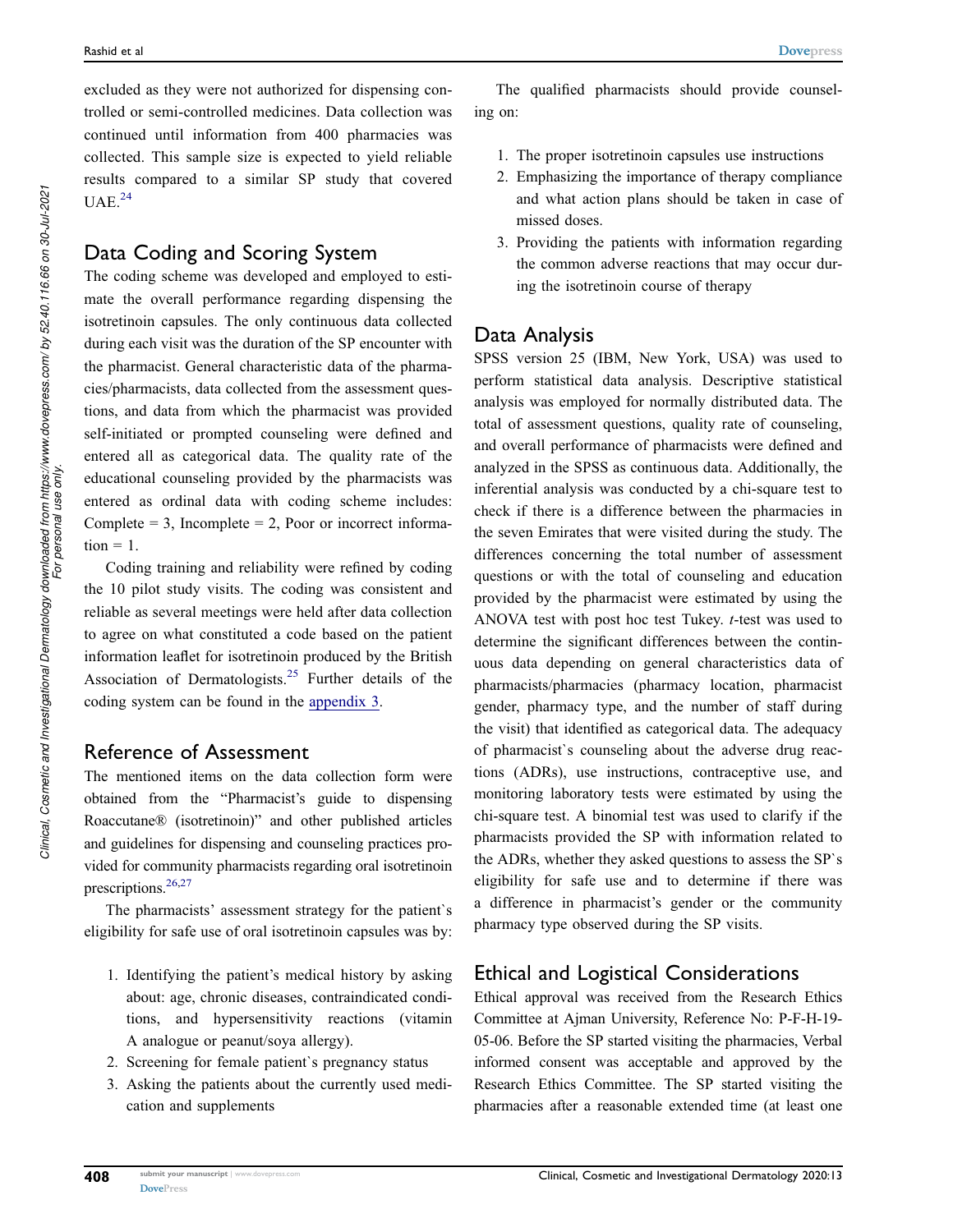month) to prevent SP uncover by the pharmacist and to minimize bias. The collected information during the pharmacist encounter would not be reported in any way that would identify the pharmacy or the encountered pharmacist.<sup>28</sup> The ethical approval can be found in appendix 4.

# Results

# General Characteristics of the Community Pharmacies/Pharmacists

The pharmacists in the 400 pharmacies who agreed to participate in the study and authorized to keep controlled and semi-controlled medicine were later visited by the simulated patient (SP). None of the pharmacies called the provided phone number to the pharmacist-in-charge to report the detection of the simulated patient encounters. None of the conducted visits were excluded. Within the participating pharmacists, 52% (n=209) were females. More than half of the pharmacies (67%) were located in the northern emirates, while 15% were in Abu Dhabi and 18% in Dubai. Almost half of them (54%) were chain pharmacies. The number of staff observed by the SP during the visits was one pharmacist in  $36\%$  of the pharmacies (n=144), two pharmacists in 30% of the pharmacies (n=119), and three or more in 34% of the pharmacies (n=137).

# Pharmacists' Assessment of the SP's Eligibility for Safe Use of Oral Isotretinoin Capsules

Only 11 (3%) pharmacists asked the six crucial questions for the assessment of patient's eligibility for safe and effective use. The statistical analysis showed that 38% of the pharmacists provided an incomplete level of safety assessment with 59% asking not more than two questions out of six. Pregnancy status screening question was the most frequently asked question by 211 (53%) pharmacists while other questions were less frequently asked. For examples, 140 (35%) pharmacists asked the SP about their age, 151 (38%) pharmacists checked if the patient was undergoing the required

laboratory tests before receiving the isotretinoin prescription, 109 (27%) pharmacists asked about the medical history of the SP`s and the presence of chronic illness, 126 (32%) pharmacists asked about the medicines or supplements that were used at the time of the visit and the requirement for family history was checked by 133 (33%) pharmacists.

# Counseling and Education Provided by the Community Pharmacists

Counseling and patient education regarding the most common side effects, proper capsule use instructions, the importance of using contraception while the female patient`s on isotretinoin therapy, and continuing the performance of the laboratory tests during the therapy course are needed. These were provided completely by 50 (13%) pharmacists. Most of the pharmacists (298, 75%) provided an incomplete level of counseling and 12% provided a poor level of educational counseling.

Unprompted counseling was provided by 142 (36%) pharmacists about the most common adverse effects that may occur during therapy (binomial test,  $p= 0.001$ ). The most frequently provided adverse effect was dry skin, specifically dry lips (72%), followed by muscles and joint pain (64%), increased fat level in blood and mild liver inflammation (57%), sunburn (53%), the effect on vision at night (38%) and hair thinning and dryness (35%). None of the pharmacists indicated that isotretinoin capsules therapy is free from side effects. Only108 (27%) pharmacists provided self-initiated education about the importance of using two methods of contraception while receiving the isotretinoin capsules, 151 (38%) pharmacists provided counseling regarding the laboratory tests that the SP needs to undergo during therapy (binomial test,  $p=0.001$ ) and 237 (59%) provided counseling on use instructions of oral isotretinoin capsules (binomial test,  $p= 0.001$ ). Table 2 provides more details about the quality of educational counseling provided by the pharmacists.

An unsatisfactory level of counseling was provided regarding the adherence and action taken in case of

Table 2 Quality of Pharmacist's Counseling About Isotretinoin Therapy When Prompted

| Item                                                         | Poor       | Incomplete | <b>Complete</b> | <b>Test/Significance</b>                 |
|--------------------------------------------------------------|------------|------------|-----------------|------------------------------------------|
| Quality of pharmacists counseling on how to use the capsules | 76(19%)    | 215(53.8%) | 109(27.3%)      | Chi-square test $P = 0.001$ <sup>*</sup> |
| Quality of pharmacists counseling about the laboratory tests | 85(21.3%)  | 190(47.5%) | 125(31.3%)      | Chi-square test $P = 0.001$ <sup>*</sup> |
| Quality of pharmacists counseling about side effects         | 167(41.8%) | 227(56.8%) | 6(1.5%)         | Chi-square test $P = 0.001$ <sup>*</sup> |
| Quality of pharmacist counseling about contraceptive         | 150(37.5%) | 230(57.5%) | 20(5%)          | Chi-square test $P = 0.001$ <sup>*</sup> |

Note: \*Significant difference > 0.001.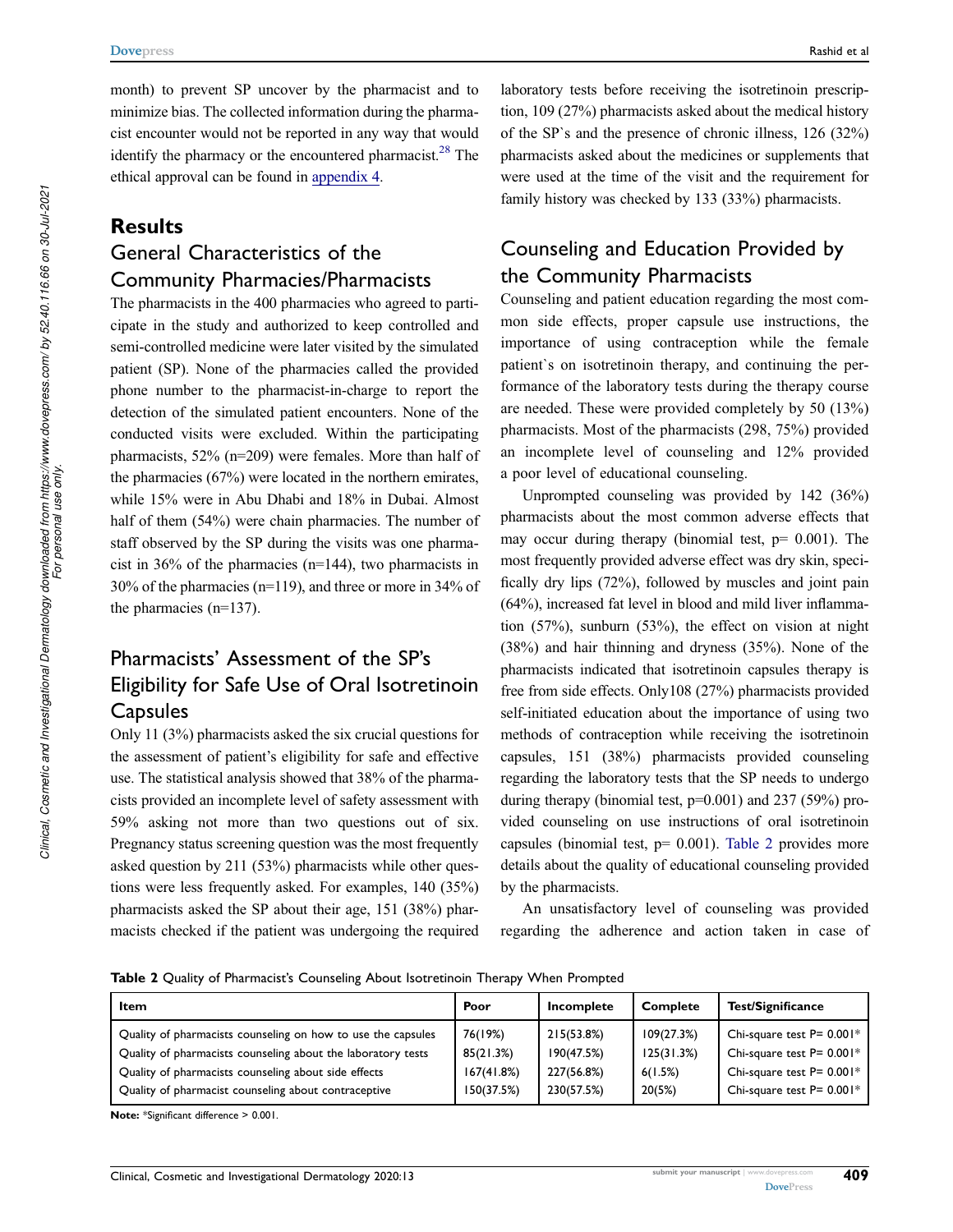missing doses as only 154 out of 400 (39%) pharmacists provided the SP with unprompted educational information (binomial test,  $p=0.001$ ). On prompting,  $62\%$  of the pharmacists counseled the SP properly about the importance of the treatment compliance and the right action to take in case of missed doses.

# The Overall Performance Quality of Community Pharmacists

Pharmacists had an unacceptable level in providing the SP with comprehensive care regarding isotretinoin capsules prescription. Only 7 (2%) pharmacists provided a complete assessment of patient eligibility of using isotretinoin capsules and advice-giving for the SPs regarding the isotretinoin prescription. Most of the pharmacists (84%) provided incomplete assessment and counseling as indicated by the overall score.

The female pharmacists assessed the SP`s pregnancy status significantly more than male pharmacists (female=134, male=77, p=0.001, chi-square) and more likely to provide counseling about the pregnancy test (mean=134, p=0.001). In addition, the pharmacists in chain pharmacies were more likely to ask about the patient`s performance of the required laboratory tests (chain=104, individual=47, p=0.001, chisquare) and more likely to advise patients about avoiding sun exposure and the importance of using sun protection before sunlight exposure (mean =  $127$ ,  $p= 0.021$ , chi-square).

## **Discussion**

In this study, the evaluation of the pharmacist assessment of female patient eligibility for safe use of isotretinoin and the quality of pharmacist`s counseling was carried out and found that only 7 (2%) pharmacists provided a complete assessment of patient eligibility for using isotretinoin with comprehensive counseling. Only 11 (3%) pharmacists asked the six crucial questions. On prompting, only 6 (2%) pharmacists provided complete counseling about the expected adverse effects. A review of the published literature showed that a small number of studies were carried out worldwide to evaluate the community pharmacist's competencies toward isotretinoin prescriptions.<sup>29,30</sup>

In UAE, during the SP visits, most of the pharmacists dispensed the medicine without a complete assessment of the patient`s eligibility for safe use. Systematic patient information was obtained by only 3% of the pharmacists which may lead to unacceptable health risk consequences to female patients.<sup>31</sup> Some disease conditions such as diabetes, osteomalacia, hyperlipidemia, and liver disorders will exacerbate if they were present with the use of the isotretinoin capsules concurrently. The pharmacists should exercise caution in these situations with careful monitoring.<sup>22</sup>

Poor level of pharmacist`s knowledge about the potentially serious effect of isotretinoin capsules in the case of pregnant women combined with poor compliance with the guidelines and recommendations may explain the inadequate assessment. In one study only 26 pharmacists out of 76 reported the contraindicated use of isotretinoin during pregnancy.<sup>30</sup> Moreover, it was shown that community pharmacists who did not properly assess female patients, were not aware of the potential risk of teratogenicity associated with the medicine. $29$  Poor recognition and assessment of the patient`s safety were observed in our study as only 32% of the pharmacists asked about the medicines or supplements that were to be used with isotretinoin. This was in agreement with a study conducted in Iran using the SP methodology. Only fifteen out of the ninety- seven participating pharmacists identified isotretinoin-vitamin A interaction after the pharmacists being informed about the use of isotretinoin for severe acne.<sup>32</sup>

In our study, more than half of the pharmacists (59%) provided unprompted educational counseling about proper use. In contrast, counseling regarding the other aspects such as common ADRs, contraceptive use, laboratory test, and adherence were prompted by the SP rather than self-initiated by the participating pharmacists. Our results were comparable to a study conducted in Ghana in which pharmacists counseled the patients about the right use instructions such as quantity, frequency, and dosage of the prescribed medicines more than other aspects. $33$  On the other hand, the patient's knowledge about medication safety was poor due to the insufficient education provided by the pharmacists.34,35 Patients were familiar with the basic information only such as the dose, frequency, and duration ignoring the essential beneficial knowledge related to the treatment safety, efficacy, and monitoring.<sup>36</sup>

Pharmacists in chain pharmacies were more likely to ask about the patient`s performance of the required laboratory tests (p=0.001) and more likely to advise about the importance of using sun protection before sunlight exposure as estimated using the chi-square test (mean =  $127$ , p= 0.021). An increase in the internal quality, comprehensive logistics, continuous pharmacists training, and implementing new patient`s oriented services were probably making the chain pharmacies superior to independent pharmacies. $37$  The mutual business interests of the chain pharmacies with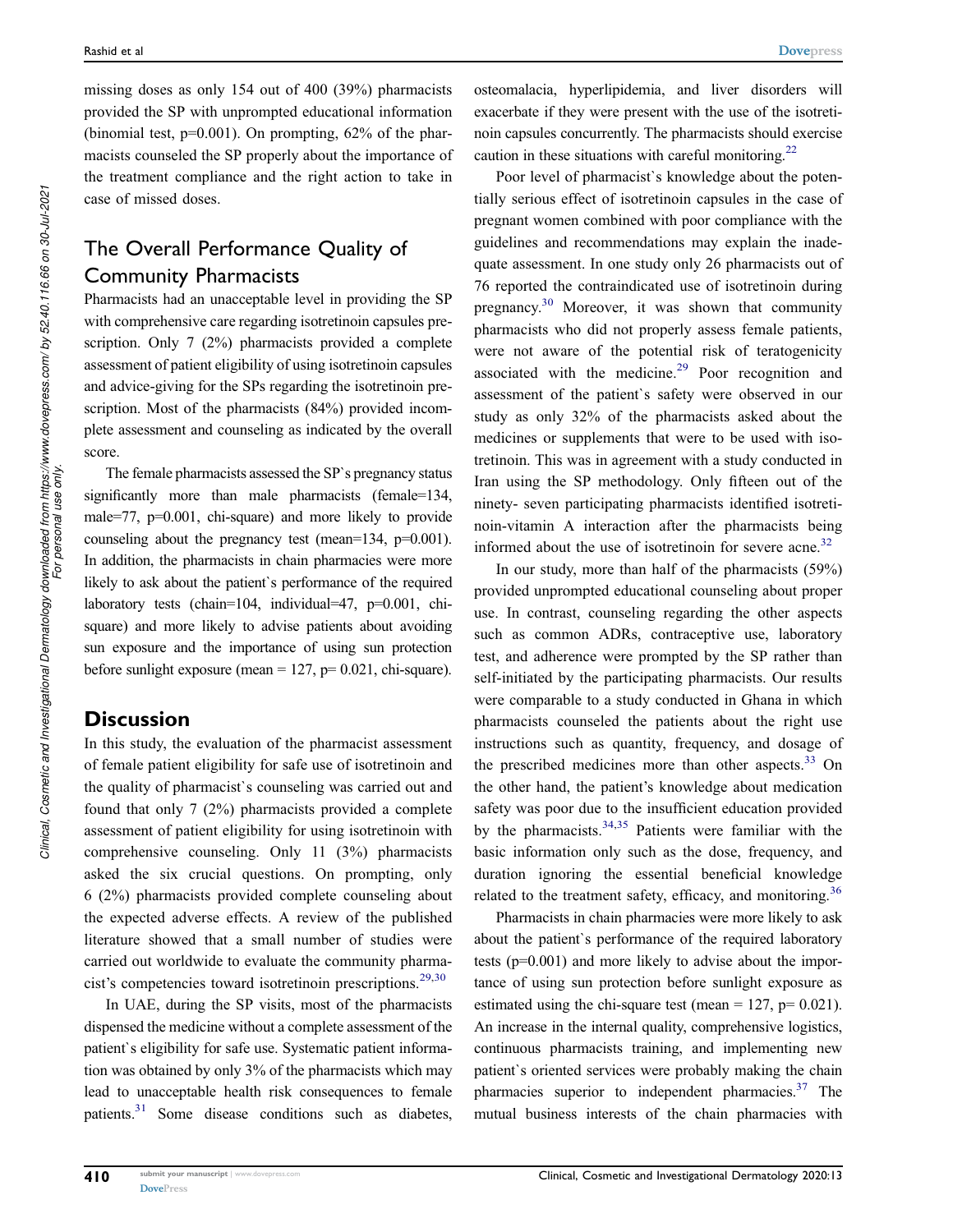medical clinics and pharmaceutical companies may justify the reported results as pharmacists may recommend laboratory tests in specific clinics and advise the patients to use sunprotection from a specific pharmaceutical company.<sup>38</sup>

The overall pharmacists' counseling that was assessed by this study was "incomplete". Only 1.5% of the pharmacists advised the SP about the possible ADRs. Also, only 31% of the pharmacists advised the SP to have laboratory tests for monitoring. Only 5% of the pharmacists counseled about the need of using contraceptive while receiving the isotretinoin. About 62% of the pharmacists counseled the SP properly about the importance of treatment compliance. An interventional study revealed that professional pharmacists' leads to a significant reduction in the mean number of patient`s drug-related problems (DRPs) after four months of intervention (mean difference  $16\%$ ).<sup>39</sup> The study found that pharmacists are in a better position to influence patients or physician attitude, behavior, and level of knowledge regarding the ADRs, through counseling as another study finding.<sup>35</sup> Pharmacist counseling improves medication adherence that minimizes adverse drug reactions.<sup>40</sup> This was estimated through observational and interventional periods conducted using 1844 patients. The number of patients adherent to the treatment regimen increased from 51% to 67% ( $p<0.01$ ). The percent of unfilled medications decreased from 50% to 33%. In Croatia, the reported percent of patient's adherence increased slightly by 4% when patients were interviewed at first and next visit.<sup>41</sup> Pharmacists assumed that patients knew everything related to dispensed medicines. This resulted in a low chance of communication between pharmacists and patients which led the patients to be less interested in medication adherence. In Europe, pregnant women were still exposed to isotretinoin therapy. These were attributed to the poor level of community pharmacist implementation of the isotretinoin pregnancy prevention program.<sup>42</sup> A study found that only  $6\%$  of the community pharmacists advised patients about using contraception and 11% of them did not check whether the patients performing the required pregnancy tests.<sup>29</sup> Moreover, another study reported that 15% of patients were asked about the negative pregnancy test and 49% of the pharmacists checked whether the contraception was in use. $43$ Furthermore, a cohort study among women of reproductive age found that the concomitant use of hormonal contraceptives with isotretinoin therapy was only  $59\%$ .<sup>44</sup> If the pharmacists find that the female patients are not getting enough protection by using contraceptives or undergoing

the required pregnancy test, he/she should not dispense the isotretinoin capsules. The pharmacists have to counsel and refer the patients to a specialized physician to prescribe the most suitable contraceptives and undergo the pregnancy tests before getting the isotretinoin capsules. Recently, it was shown that pregnancies, abortion, and fetal birth defects were decreasing since the implementation of a restricting program and encouraging pharmacist`s intervention.<sup>14</sup>

The different observations that we reported previously imply the differences in countries in many aspects such as pharmacy dispensing system, pharmacist`s training, and education, regulations, and the implemented protocols that regulate health care professionals' practice.<sup>45</sup> In the USA and Europe, several stages were implemented to minimize the exposure to isotretinoin during pregnancy. Initially, the pregnancy prevention program (PPP) provided health care providers with a set of educational materials. However, various studies revealed the poor compliance of the community pharmacists with the program regulations.  $42-44,46,47$ After applying iPLEDGE regulations, patients' access to isotretinoin therapy became more restricted by limiting the isotretinoin prescription from general practitioners to specialist providers.<sup>12</sup> Community pharmacists demonstrated a low level of adherence to the system requirements in a multicenter retrospective study.<sup>48</sup> This is because multiple steps must be completed within restricted time to prescribe/ dispense isotretinoin capsules, these resulted in the interruption or discontinuation of the therapy course.<sup>49</sup> Unlike in the USA and Europe, a controlled medication E-prescription platform called Open Jet system that was implemented in UAE included some regulations that restricted the patients' information, prescription date, generic/brand name, dose, frequency, and duration of the medicine only.<sup>19</sup> It did not include requirements that needed for the prescriber or dispenser to be followed for the proper patient's assessment such as laboratory tests, pregnancy status, contraindications, or interactions.

Several reasons were used to explain our findings; the traditions and culture in UAE had an impact on the pharmacist's attitude especially when a male pharmacist tends to assess a female patient for their pregnancy status and when he counseled the patient about the pregnancy test because these are considered private and sensitive issues for the population in UAE. Our study showed that female pharmacists were assessing the SP`s pregnancy status significantly more than male pharmacists (female=134, male=77, p=0.001). In addition, female pharmacists were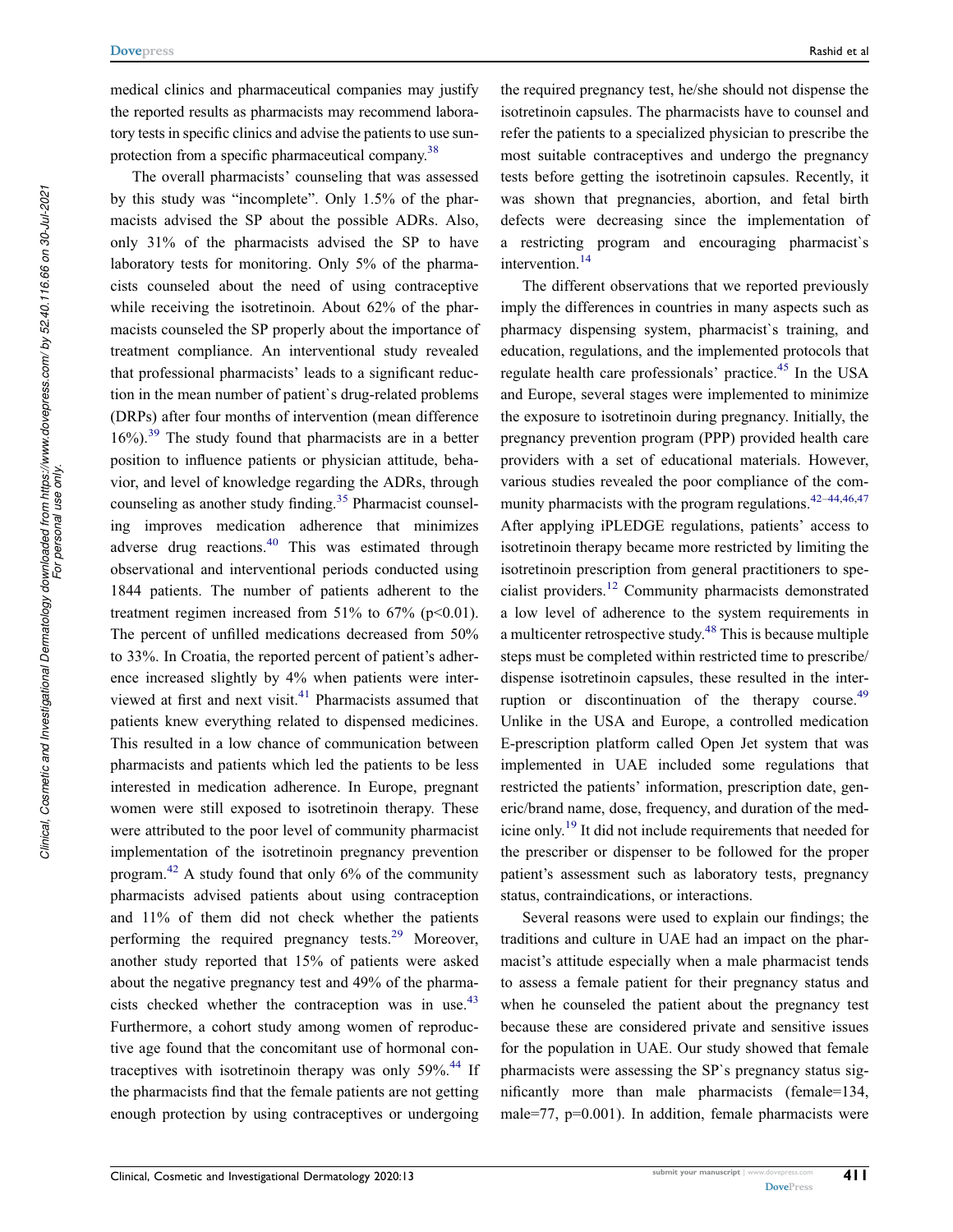more likely to provide counseling about the pregnancy test (mean=134, p=0.001). Proper counseling service provided by the community pharmacist was dramatically impacted because of the absence of a designated consultation area as it was observed in most of the visited pharmacies which limit the privacy of the patient. Some patients may feel uncomfortable if the pharmacists asked questions or tried to provide them with additional information about the requested medicine.<sup>50</sup> Another possible reason is that a limited number of pharmacists working with workload adversely affecting the patient-related services as a result of time constraints. $36,51$  The type of the medicines prescribed and patient-criteria decided the quality of the counseling provided to patients.<sup>52</sup>

Insufficient education and training of the pharmacists before graduation and post-graduation had a great impact. In the USA, the Accreditation Council for Pharmacy Education (ACPE) mandates that the graduates of pharmacy programs be well educated and trained to be competent in providing pharmaceutical care.<sup>53</sup> In UAE, there are no protocols implemented by the ministry of health or other pharmaceutical organizations that mandates for patient`s assessment for the effective and safe use of controlled/semi-controlled medicines. This is the case for isotretinoin which is known as strong teratogenic medicine. The health authorities require an internship from pharmacy program graduates for six months only to get the practice license after passing a licensing exam. This internship must be structured, effective, emphasizing specific learning objectives and supervised by the pharmacist's incharge. Continuous and up to date medication education for pharmacy professionals is required.<sup>54</sup> For example in India, when a structured continuous professional development program (CPD) was implemented a significant improvement  $(p<0.05)$  was demonstrated in medication counseling.<sup>55</sup> Moreover, continuing education revealed a great improvement in pharmacist`s knowledge, attitude, and patient counseling.<sup>56</sup>

## Study Limitations

In our study, all the pharmacies were visited by only one SP. According to one article, the data collected by using only one SP makes the results more limited and less generalizable than other studies that used more than two SP for data collection. On the other hand, Inter-rater variability is minimized in this study because only one SP was involved which will make the data collection process more consistent. This also agrees with another study in UAE

using one  $SP<sub>0</sub>$ <sup>55</sup>. The involvement of several SPs makes the standardization of the results more challenging.<sup>57</sup> In addition, the researcher did not revisit the pharmacy to give the pharmacist information on the ideal scenario to handle such a semi-controlled drug.

# Conclusion

This study showed that inadequate assessment, counseling, and advice-giving were provided by the community pharmacists to the SP toward isotretinoin prescriptions. Suboptimal level of patient`s assessment was demonstrated by our study with an inconsistent collection of essential data required for the determination of patient`s eligibility for safe and effective use, as well as poor educational counseling regarding the isotretinoin capsules. New strategies are needed to improve the pharmaceutical care services among community pharmacies in UAE to monitor and optimize medicines use especially medicines that are associated with serious health risks such as isotretinoin. Community pharmacists need additional education and training in the area of oral isotretinoin. Emphasis should be considered on educating the pharmacists on how to evaluate the safety, efficacy, and patient's eligibility to use the isotretinoin especially for female patients in childbearing age. The results of this study will be critical to pharmacy educators and regulators worldwide who are responsible for implementing and developing professional practice standards for community pharmacists regarding oral isotretinoin. Besides, these findings are critical to the dermatologists who prescribe the oral isotretinoin and primarily responsible for the patient`s safety.

# Acknowledgment

The authors would like to thank the community pharmacies who agreed to participate in this study.

# Author contributions

All authors contributed to data analysis, drafting or revising the article, gave final approval of the version to be published, and agree to be accountable for all aspects of the work.

# Funding

The authors did not seek funding for this research.

# **Disclosure**

The authors report no conflicts of interest in this work.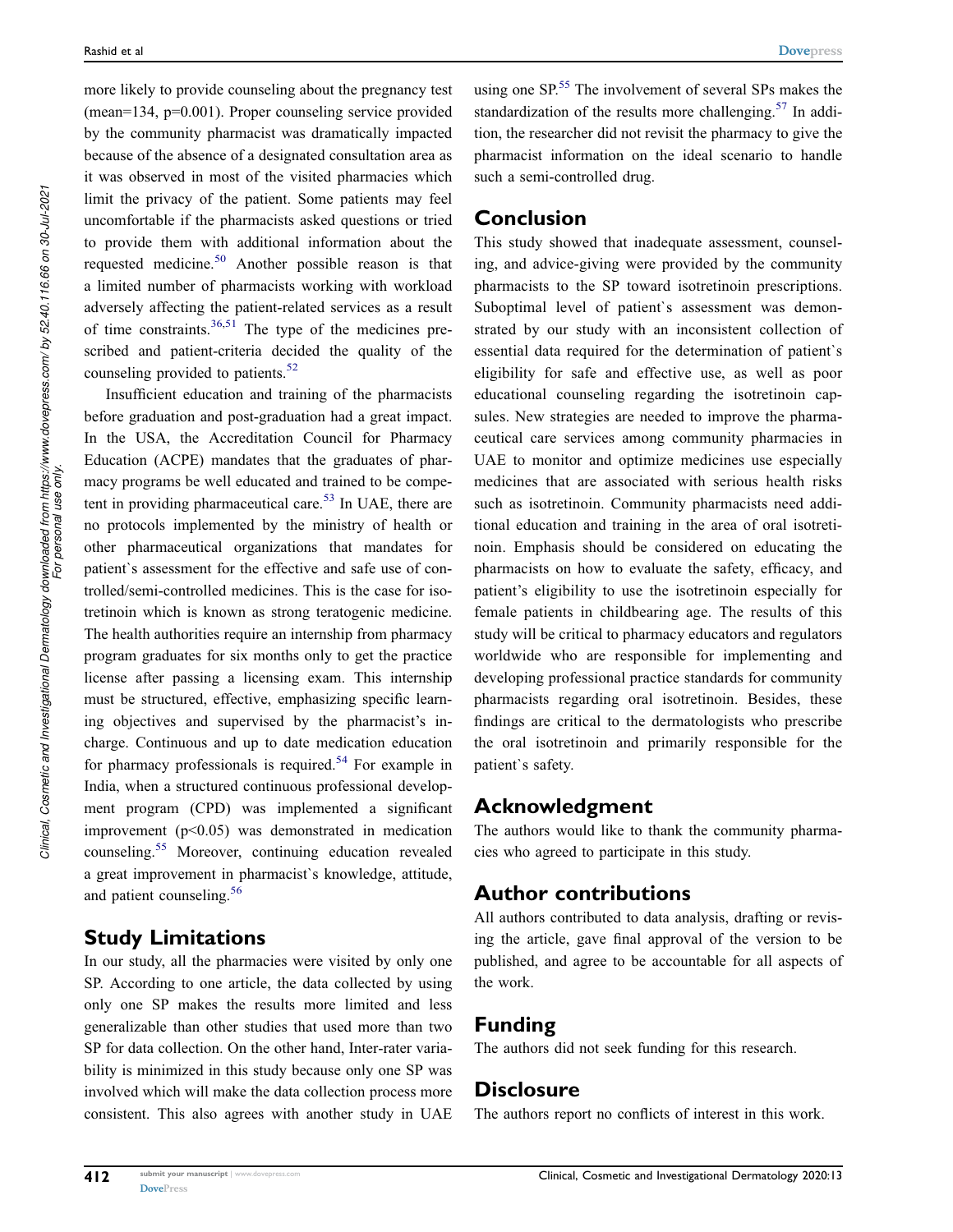- 1. Tan JK, Vasey K, Fung KY. Beliefs and perceptions of patients with acne. J Am Acad Dermatol. 2001;44(3):439–445. doi:10.1067/ mjd.2001.111340
- 2. Dréno B, Layton A, Zouboulis CC, et al. Adult female acne: a new paradigm. J Eur Acad Dermatol Venereol. 2013;27(9):1063–1070. doi:10.1111/jdv.12061
- 3. The quality of life in acne: a comparison with general medical conditions using generic questionnaires. - PubMed - NCBI. Available from: https://www.ncbi.nlm.nih.gov/pubmed/10233319. Accessed September 25, 2019.
- 4. Impact of acne on quality of life of students at Sultan Qaboos University. Available from: https://www.ncbi.nlm.nih.gov/pmc/arti cles/PMC4371463/. Accessed September 25, 2019
- 5. Babies, blemishes and FDA: a history of accutane regulation in the United States. Available from: https://dash.harvard.edu/handle/1/ 8963867. Accessed September 25, 2019.
- 6. Crijns I, Zomerdijk I, Sturkenboom M, de Jong-van den Berg L, Straus S. A comparison of pregnancy prevention programmes in Europe. Expert Opin Drug Saf. 2014;13(4):411–420. doi:10.1517/ 14740338.2014.887678
- 7. Lelubre M, Hamdani J, Senterre C, et al. Evaluation of compliance with isotretinoin PPP recommendations and exploration of reasons for non-compliance: survey among French-speaking health care professionals and patients in Belgium. Pharmacoepidemiol Drug Saf. 2018;27(6):668–673. doi:10.1002/pds.4441
- 8. iPLEDGE. SAFETY NOTICE; 2016. Available from: https://www. ipledgeprogram.com/iPledgeUI/home.u. Accessed November 3, 2019.
- 9. Hepler CD, Strand LM. Opportunities and responsibilities in pharmaceutical care. Am J Hosp Pharm. 1990;47(3):533–543.
- 10. Joint FIP/WHO guidelines on good pharmacy practice: standards for quality of pharmacy services. WHO Technical Report Series, No. 961; 2011. Available from: http://apps.who.int/medicinedocs/en/m/ abstract/Js18676en/. Accessed September 28, 2019.
- 11. AlGhamdi KM, Khurram H, Asiri YA, Mandil A. Dermatologists' level of compliance with the prescription guidelines of isotretinoin for females of childbearing potential. Int J Dermatol. 2011;50 (9):1094–1098. doi:10.1111/j.1365-4632.2011.04875.x
- 12. Kerr KW, Wosinska ME. Patient access in restrictive risk management programs: the case of iPLEDGE. Ther Innov Regul Sci. 2017;51 (1):16–23. doi:10.1177/2168479016663266
- 13. Pinheiro SP, Kang EM, Kim CY, Governale LA, Zhou EH, Hammad TA. Concomitant use of isotretinoin and contraceptives before and after iPledge in the United States. Pharmacoepidemiol Drug Saf. 2013;22(12):1251–1257. doi:10.1002/pds.3481
- 14. Tkachenko E, Singer S, Sharma P, Barbieri J, Mostaghimi A. US food and drug administration reports of pregnancy and pregnancy-related adverse events associated with isotretinoin. JAMA Dermatol. 2019;155(10):1175. doi:10.1001/jamadermatol.2019.1388
- 15. Tan J, Boyal S, Desai K, Knezevic S. Oral isotretinoin: new developments relevant to clinical practice. Dermatol Clin. 2016;34 (2):175–184. doi:10.1016/j.det.2015.11.002
- 16. FIP. Community pharmacy section; 2013. Available from: https:// www.fip.org/community-pharmacy. Accessed September 8, 2019.
- 17. Rashid ZA, Al-Tabakha MM, Alomar MJ. Community pharmacist's' knowledge and practice toward oral isotretinoin prescription: a systemic review. J Pharm Sci. 75(2–3):56–60. doi:10.1691/ ph.2020.9891
- 18. Biset N, Lelubre M, Senterre C, et al. Assessment of medication adherence and responsible use of isotretinoin and contraception through Belgian community pharmacies by using pharmacy refill data. Patient Prefer Adherence. 2018;12:153. doi:10.2147/PPA. S149355
- 19. Controlled Medication Resource Center » in Health. Available from: https://www.inhealth.ae/controlled-medication/. Accessed September 28, 2019.
- 20. Boucher N, Beaulac-Baillargeon L. Pregnancy prevention among women taking isotretinoin: failure to comply with the recommendations. Can Fam Physician Med. 2006;52:338–339.
- 21. Isotretinoin and pregnancy. Medscape. Available from: http://www. medscape.com/viewarticle/492119. Accessed October 2, 2019.
- 22. Isotretinoin: medlinePlus drug information. Available from: https:// medlineplus.gov/druginfo/meds/a681043.html. Accessed October 2, 2019.
- 23. UAE has over 2000 private pharmacies, 4000 professionals. Available from: http://wam.ae/en/details/1395228626943. Accessed October 5, 2019.
- 24. Mobark DM, Al-Tabakha MM, Hasan S. Assessing hormonal contraceptive dispensing and counseling provided by community pharmacists in the United Arab Emirates: a simulated patient study. Pharm Pract. 2019;17(2):1465. doi:10.18549/PharmPract.2019.2.1465
- 25. BAD. British association of dermatologists Patient Information Leaflets (PILs). Available from: http://www.bad.org.uk/for-the-public /patient-information-leaflets/isotretinoin/?showmore=1&returnlink= http%3A%2F%2Fwww.bad.org.uk%2Ffor-the-public%2Fpatientinformation-leaflets#.XYKDaygzbIU. Accessed September 18, 2019.
- 26. iPledge REMS Public home page. Available from: https://www. ipledgeprogram.com/iPledgeUI/home.u. Accessed October 10, 2019.
- 27. British Association of Dermatologists Patient Information Leaflets (PILs). Available from: http://www.bad.org.uk/for-the-public/patientinformation-leaflets/isotretinoin/?showmore=1&returnlink=http%3A %2F%2Fwww.bad.org.uk%2Ffor-the-public%2Fpatient-informationleaflets#.XYKDaygzbIU. Accessed September 18, 2019.
- 28. Siminoff LA, Rogers HL, Waller AC, et al. The advantages and challenges of unannounced standardized patients methodology to assess healthcare communication. Patient Educ Couns. 2011;82 (3):318–324. doi:10.1016/j.pec.2011.01.021
- 29. Alrwisan AA, Alshammari TM, Tahir KW, Aleissa FM, Aljadhey HS. Community pharmacists' knowledge of isotretinoin safety. Saudi Med J. 2014;35(1):81–84.
- 30. Tuha A, Gurbie Y, Hailu HG. Evaluation of knowledge and practice of pharmacy professionals regarding the risk of medication use during pregnancy in Dessie Town, Northeast Ethiopia: a cross-sectional study. J Pregnancy. 2019;2019:1–8. doi:10.1155/2019/2186841
- 31. Altman EM. Isotretinoin and pregnancy prevention: do we need to take a long, hard look at ourselves? JAMA Dermatol. 2014;150 (4):361–362. doi:10.1001/jamadermatol.2013.6973
- 32. Dabaghzadeh F, Hajjari R. Practice of community pharmacists related to multivitamin supplements: a simulated patient study in Iran. Int J Clin Pharm. 2018;40(1):190–195. doi:10.1007/s11096-017- 0579-3
- 33. Marfo AF, Owusu-Daaku FT, Kyerewaa-Akromah E. Patient knowledge of medicines dispensed from Ghanaian community pharmacies. Pharm Pract. 2013;11(2):66. doi:10.4321/S1886-36552013000200002
- 34. Kos M, Horvat N. Contribution of Slovenian community pharmacist counseling to patients' knowledge about their prescription medicines: a cross-sectional study. Croat Med J. 2015;1(56):41–49.
- 35. Ceulemans M, Liekens S, Van Calsteren K, Allegaert K, Foulon V. Community pharmacists' attitudes, barriers, knowledge and counseling practice with regard to preconception, pregnancy and lactation. Res Social Adm Pharm. 2019. doi:10.1016/j.sapharm.2019.12.010
- 36. Hamoudi N, Shirwaikar A, Ali H, Al Ayoubi E. Pharmaceutical consultation in UAE community pharmacies. Indian J Pharm Sci. 2011;73(4):404–408. doi:10.4103/0250-474X.95621
- 37. Mohammadzadeh M, Yousefi N, Sharifinia H. Chain drugstores: opportunities and threats. Iran J Pharm Res. 2014;13(3):739–741.
- 38. Specialty pharmacy ASHP. Available from: https://www.ashp. org:443/PharmacyPractice/Resource Centers/Specialty Pharmacy. Accessed January 4, 2020.